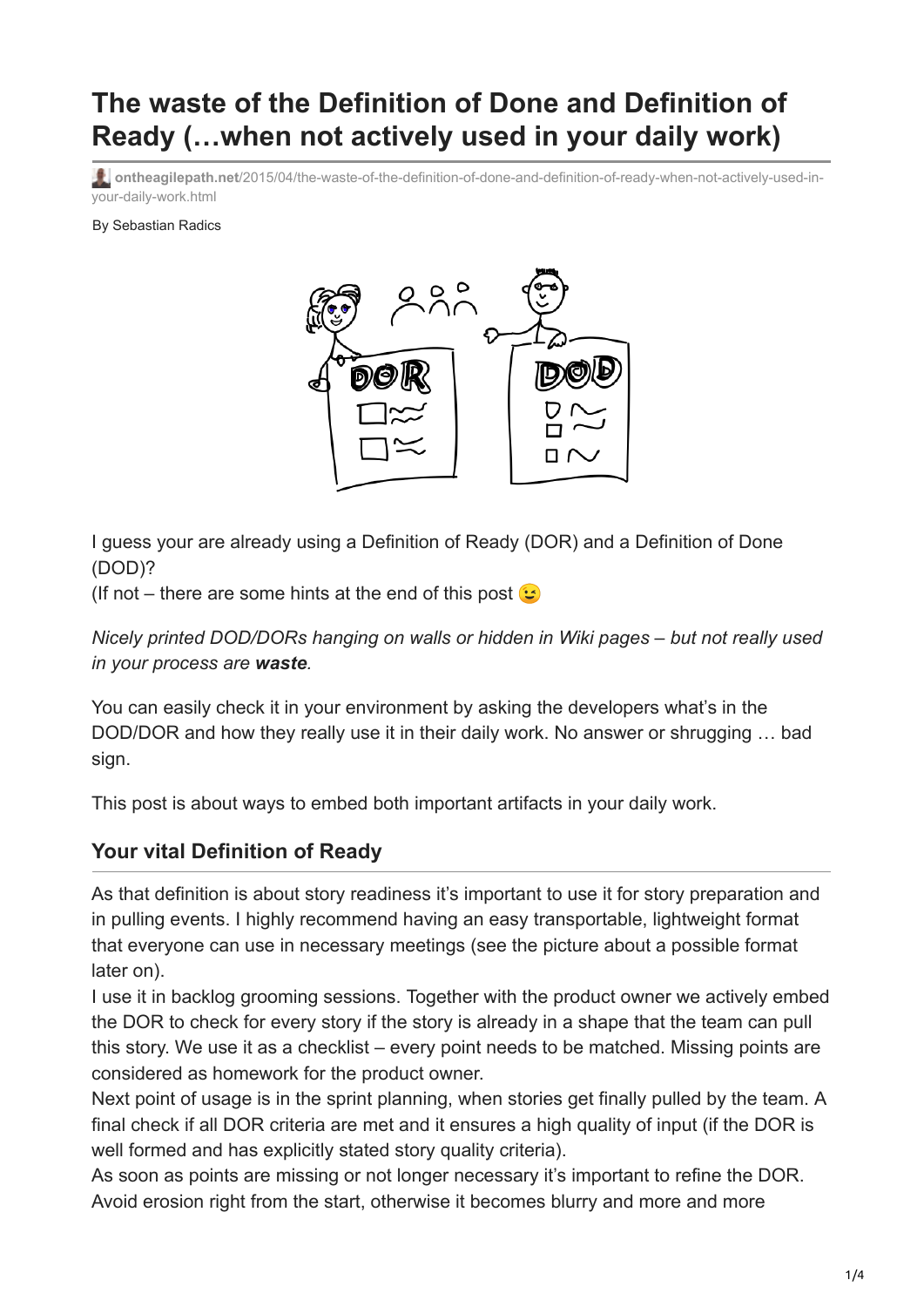useless. I suggest to remove DORs that are not really used with every story as it's just a false information radiator (leading to misleading assumptions about your process). Who should finally push for using it? In my opinion the product owner (and the team remembering her/him).

## **And your useful Definition of Done**

As the gatekeeper for accepting stories to be done it's essential to have a living and really used DOD too. Like the DOR – make it easy usable. It's not a catalog with 100 entries, it's an artifact that covers the major criteria for a story to be done.

The first point of usage is the sprint planning. I recommend to check for every story that you forecast to deliver in a sprint/iteration that you check if you can really deliver it. Clarify for every point on your DOD that you actually can fulfill the given criteria. Recognizing mismatches short before a story is "nearly" finished is too late and really not necessary. As agile coach I remind the team in the beginning to use it actively – e.g. by asking the necessary questions using the DOD. By example the team can learn and will start following this practice.

Next point is the story review and acceptance by the team and product owner. Again use it as a checklist and show that every point is done.

Refine if your discover new points or not longer necessary parts.

Who should finally push for using it? The team (and the product owner remembering the team).

## **A handy format**

I use an printed version (A5), laminated. It's created for every team member, including the product owner and me. This way we can take it to every meeting easily, don't need additional technical equipment. It's a little more effort to create new ones – but affordable. We combine it with the working agreements and team's goal – and voila – it's an active component in every meeting.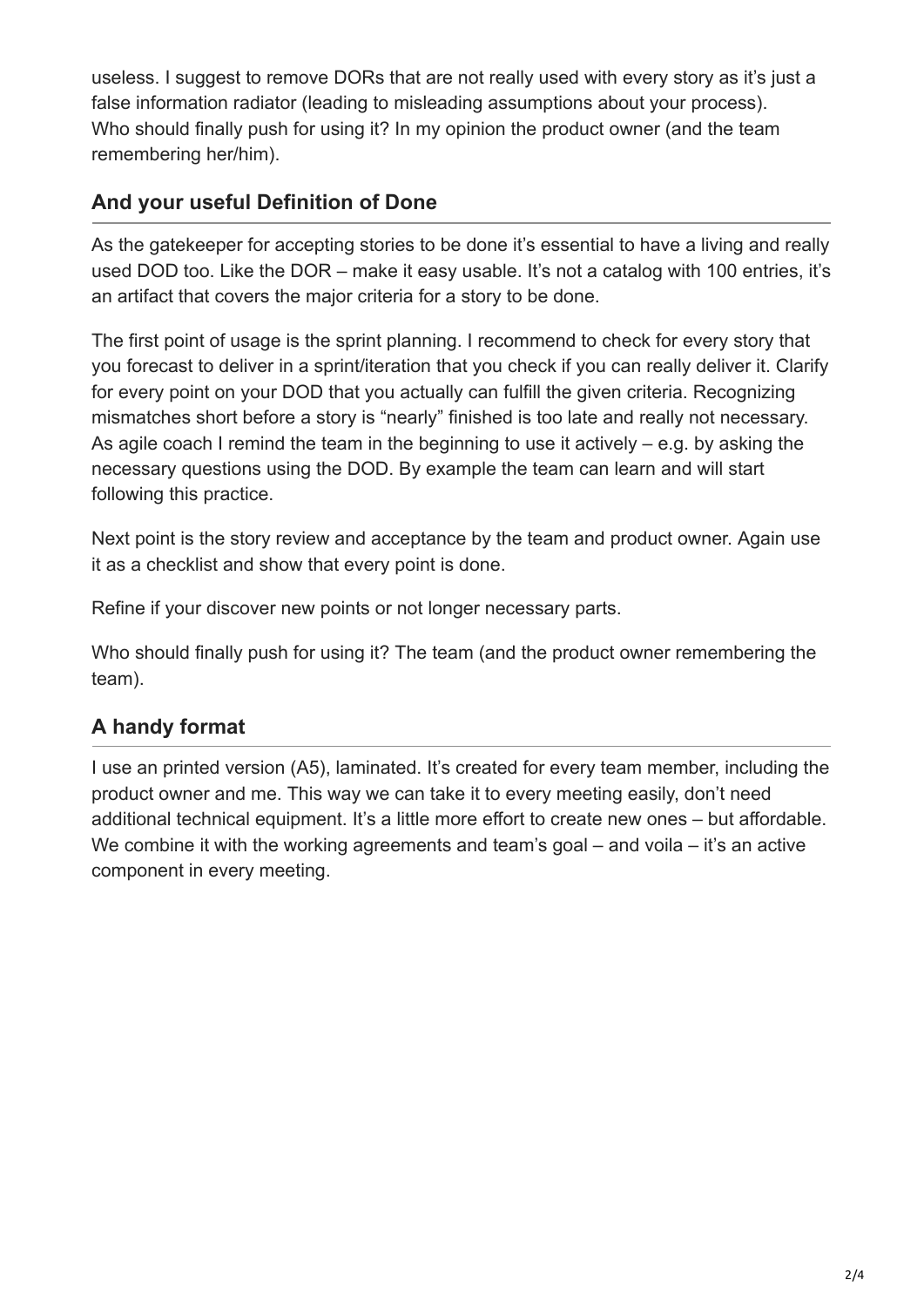

Let's learn together?! Can recommend more ways to actively use the DOD/DOR? I'm looking forward for your great ideas.

### **Further readings**

[What is the Definition of Done?](https://www.scrum.org/Resources/Scrum-Glossary/Definition-of-Done) [The definition of Ready](http://www.romanpichler.com/blog/the-definition-of-ready/) (by [Roman Pichler](https://twitter.com/romanpichler)) [The definition of Ready](http://www.scruminc.com/definition-of-ready/) (by [Jeff Sutherland\)](https://twitter.com/jeffsutherland)